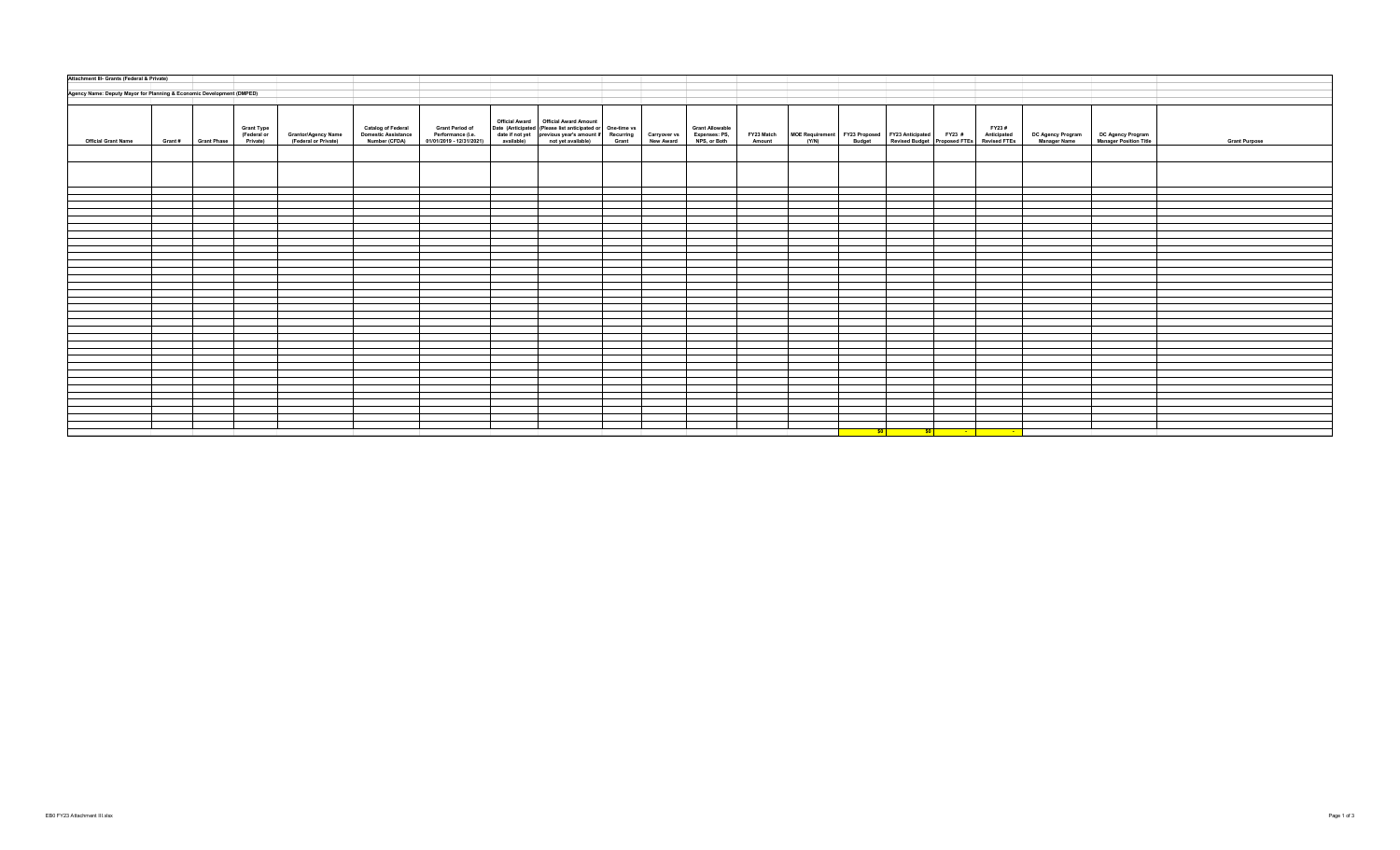| <b>Attachment III-Federal Payments</b> |                                                                       |                                |                     |                     |             |              |
|----------------------------------------|-----------------------------------------------------------------------|--------------------------------|---------------------|---------------------|-------------|--------------|
|                                        |                                                                       |                                |                     |                     |             |              |
|                                        | Agency Name: Deputy Mayor for Planning & Economic Development (DMPED) |                                |                     |                     |             |              |
|                                        |                                                                       |                                |                     |                     |             |              |
|                                        |                                                                       |                                |                     |                     |             |              |
|                                        |                                                                       |                                |                     |                     |             |              |
|                                        |                                                                       |                                |                     |                     |             |              |
|                                        |                                                                       |                                |                     |                     |             |              |
| Agency Fund #                          | <b>Agency Fund Title</b>                                              | <b>Purpose</b>                 | FY 2022 Payment     | FY 2023 Payment     | Change      | New/On-going |
|                                        |                                                                       | ECONOMIC ADJUSTMENT ASSISTANCE |                     |                     |             |              |
|                                        |                                                                       |                                |                     |                     |             |              |
| 8154                                   | <b>ARPA - FEDERAL GRANTS</b>                                          | (STATE PLANNING)               | \$<br>1,000,000.00  |                     | (1,000,000) | New          |
|                                        |                                                                       | ECONOMIC ADJUSTMENT ASSISTANCE |                     |                     |             |              |
| 8154                                   | <b>ARPA - FEDERAL GRANTS</b>                                          | (EDA TOURISM)                  | $5,875,000.00$ \ \$ |                     | (5,875,000) | New          |
| 8156                                   | <b>ARPA - STATE</b>                                                   | ARPA - STATE                   | 48,000,000.00       | \$<br>48,580,000.00 | 580,000     | On-going     |
| 8158                                   | ARPA - MUNICIPAL                                                      | <b>ARPA - MUNICIPAL</b>        | 2,000,000.00        | \$<br>2,000,000.00  |             | On-going     |
| 8154                                   | ARPA - FEDERAL GRANTS                                                 | ARPA - FEDERAL GRANTS          | 6,750,000.00        |                     | (6,750,000) | New          |